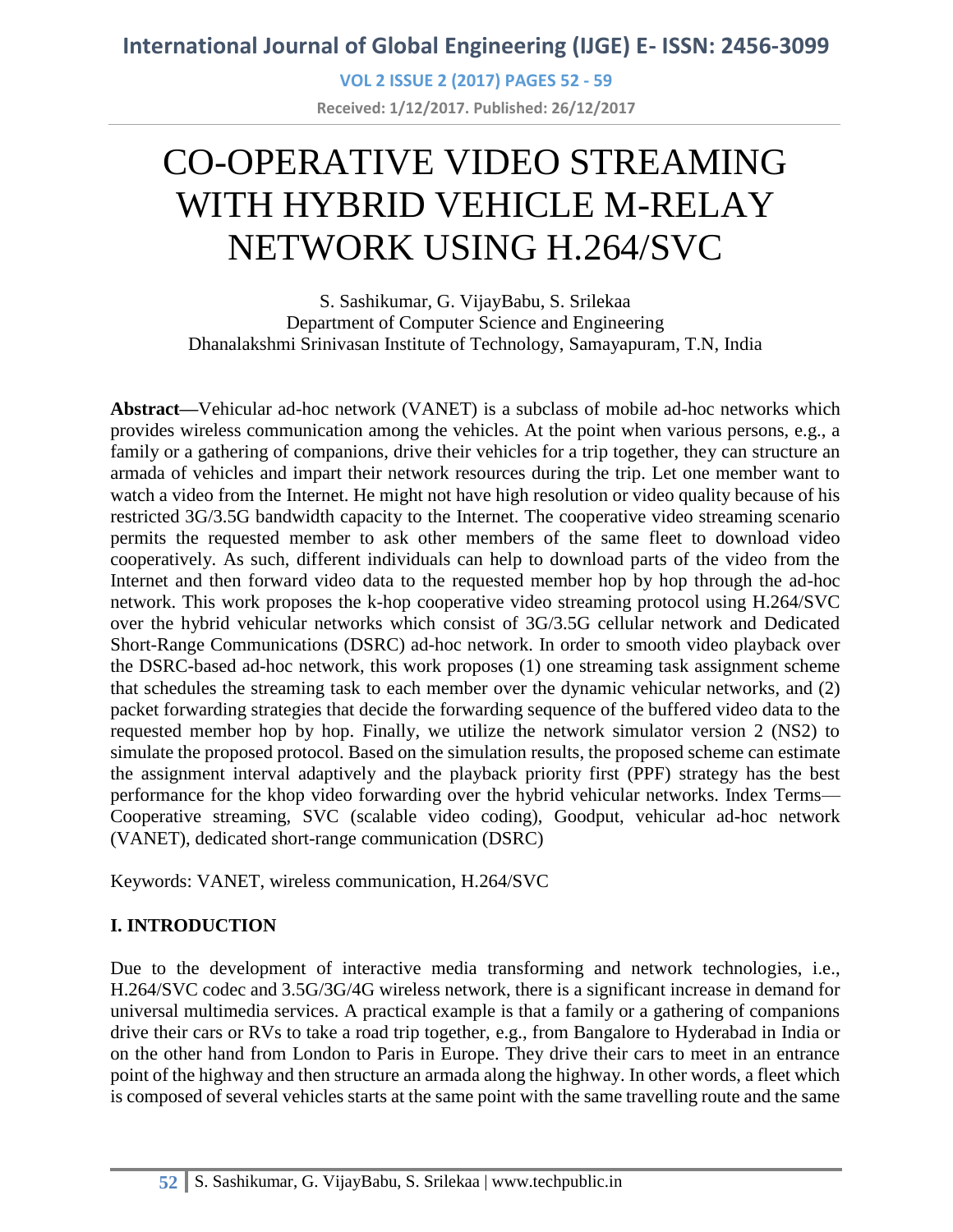**VOL 2 ISSUE 2 (2017) PAGES 52 - 59**

**Received: 1/12/2017. Published: 26/12/2017**

destination. If one of the vehicles in an armada needs to demand a video stream from the internet, it can download video data and the related information utilizing 3G/3.5G cellular network. Since the bandwidth of the 3.5G/3G network over the moving vehicular networks is unstable and deficient, the quality of video for the requested video stream may not be adequate. Even utilizing 4G cellular network, the bandwidth of the corresponding network still may not be adequate for the following issues. First, other applications may use 4G network simultaneously. Second, the moving conduct of one car, e.g., moving faster or around the coverage area of one base station, make the deteriorating of 4G network bandwidth. To improve the quality of the video during the travelling route, one car would ask other cars belonging to the same fleet to download video data using their redundant 3.5G/3G bandwidth. Once different cars download video data from the Internet, the downloaded video is forwarded by them to the requested car through the ad-hoc transmission among cars, in which Dedicated Short-Range Communications (DSRC) is intended for the car to have one-way or two-way short to medium-range wireless communication, particularly in the very dynamic versatile environment. In this work, the previously stated scenario is characterized as Cooperative Video Streaming (CVS) over the hybrid vehicular systems, which comprises of (1) 3G/3.5G system for vehicle-to-Infrastructure (V2I) communication and (2) DSRC ad-hoc network for vehicle-to-vehicle (V2V) communication.

Three discriminating roles of the proposed CVS are (1) requester, (2) forwarder, and (3) helper. Fig. 1 portrays the proposed CVS situation in this paper. A requester is a part of having the demand for streaming service. Forwarders are individuals that are in charge of sending bits of video information bounce by jump through DSRC-based ad-hoc network. Helpers are individuals that not just forward video information through DSRC-based ad-hoc network, additionally utilizes their 3G/3.5G interfaces to download video information from the Internet. In our supposition, these individuals know one another ahead of time, e.g., they may be companions or families. Then again, alluding to Fig. 1, the vehicular networks' condition is progressive and unusual. A few vehicles that don't fit in with the armada would stick the parkway and afterwards let the separation among individuals be more than one jump. In this manner, the downloaded video information ought to be sent hop by hop and is transmitted -

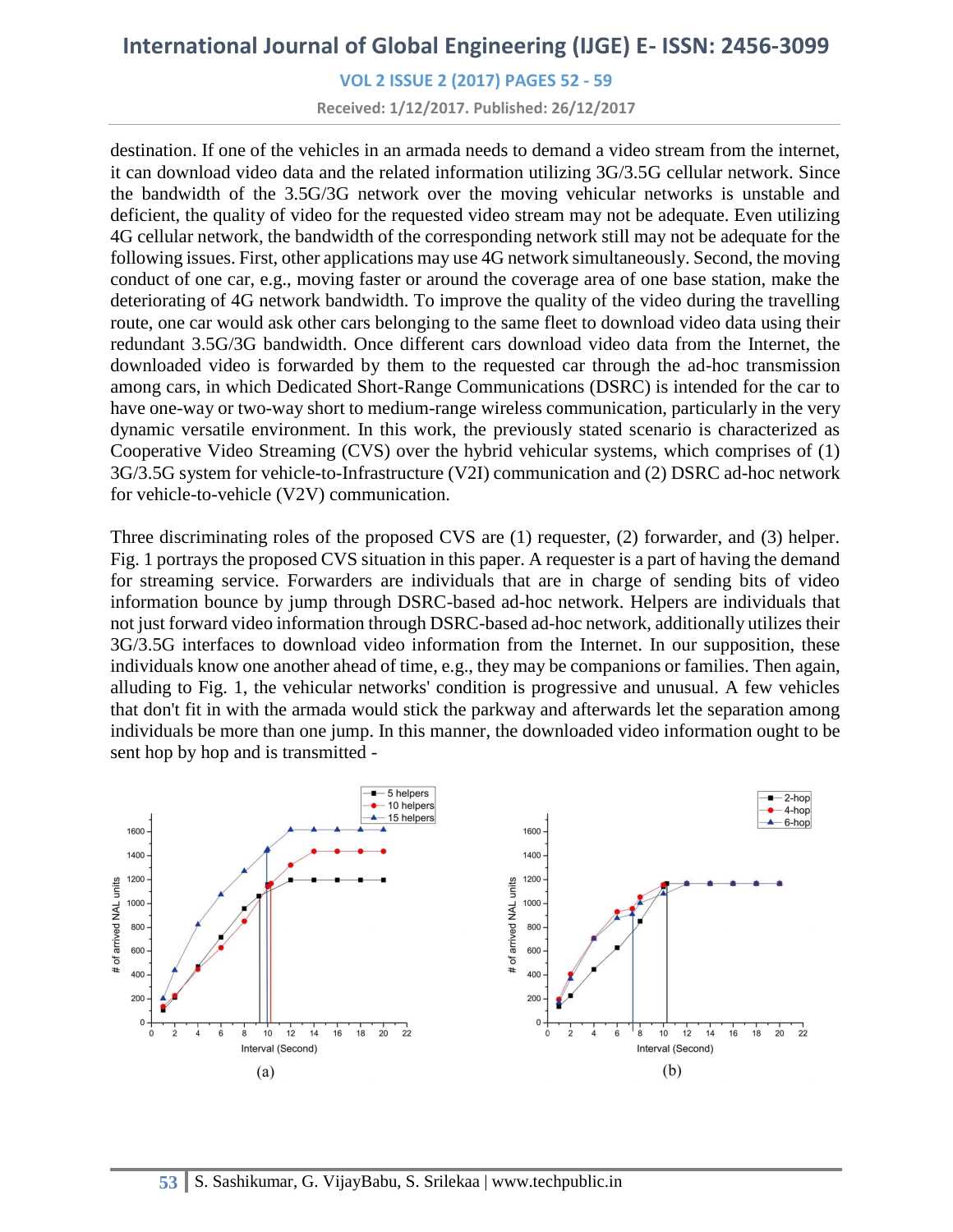**VOL 2 ISSUE 2 (2017) PAGES 52 - 59**

**Received: 1/12/2017. Published: 26/12/2017**

from numerous ways back to the requester. This work proposes the k-hop CVS protocol which is versatile to the hybrid vehicular systems environment. This work studies and determines the CVS situation in the application layer. Issues and problems of lower layers, i.e., transport layer, network layer and link layer, are past the extent of this work. In the proposed CVS protocol, four issues that need to be determined for having helpful streaming are (1) selection of helper, (2) packetizing video, (3) streaming task assignment and (4) packet forwarding method. The initial two issues, i.e., (1) selection of helper determines how to choose helpers from neighboring individuals and (2) packetizing video determines how to packetize layered video information for conveyance, have basically been examined in our preliminary examination [16],[17]. The other two issues, i.e., (3) streaming task assignment determines how to allot streaming tasks to helpers and forwarders and (4) packet forwarding method how to choose the sending succession of the buffered video information in a helper or forwarder to the requester, are determined in this work. First and foremost, this work embraces the scalable video coding strategy, i.e., H.264/SVC, to encode video feature into one base layer and different upgrade layers. The base layer is downloaded by the requester itself. On the other hand, enhancement layers are transmitted through DSRC-based adhoc network that is made out of helpers and forwarders. Because of conceivable activity conditions in all actuality, each partner's 3G/3.5G bandwidth capacity and the hop count distance between every helper and the requester may change with time. Consequently, the proposed k-hop CVS protocol incorporates a streaming undertaking task plan which adjusts the task interim as indicated by partners' 3G/3.5G bandwidth and chooses the task scheduling scheme taking into account the playback time of video information and the hop number distance in the middle of helpers and the requester. Second, since upgrade layers are downloaded by helpers, these layers need to be gone through the DSRC-based ad-hoc network. For a forwarder, it may get video information from diverse helpers or forwarders all the while. Since the DSRC system bandwidth is still constrained, which buffered video information in a forwarder ought to be transmitted first would influence the video quality of the requester. Thus, the proposed k-hop CVS protocol considers (1) time of arrival, (2) playback strategy and (3) accessible bandwidth independently. A few transmission procedures inside a forwarder for sending video information over the DSRC-ad-hoc network are analyzed and discussed in this work. The rest of this paper is presented as follows. Section II presents related works about CVS. Segment III surveys our preliminary study, including helper selection and packetizing video plans. Section IV portrays the proposed streaming task plan and Section V depicts the proposed packet forwarding procedures in subtle elements. Segment VI demonstrates the simulation results. At long last, we condense and finish up our work in Section VII.

#### **II. RELATED WORKS**

In this section, we study existing exploration issues in the CVS, including neighbour discovery over vehicular networks, cooperative WWAN and WLAN integration, bandwidth aggregation and multipath routing, and scalable video coding. Step by step instructions to find neighboring vehicles rapidly and efficiently is one of the basic issues in vehicular ad-hoc networks (VANET). Concerning group formation in VANET, Luo and Guo used CDMA-like on-off signalling for group testing and afterwards they got hub can induce which hubs are neighbouring in light of the by and large on-off pattern [2]. Tsai et al. proposed an auto armada support plan in view of a swarming model and the little world phenomenon [3]. In [3], an element grouping convention arranges vehicles into pseudo-pioneers and devotees. Khalili et al. presented (i) a vitality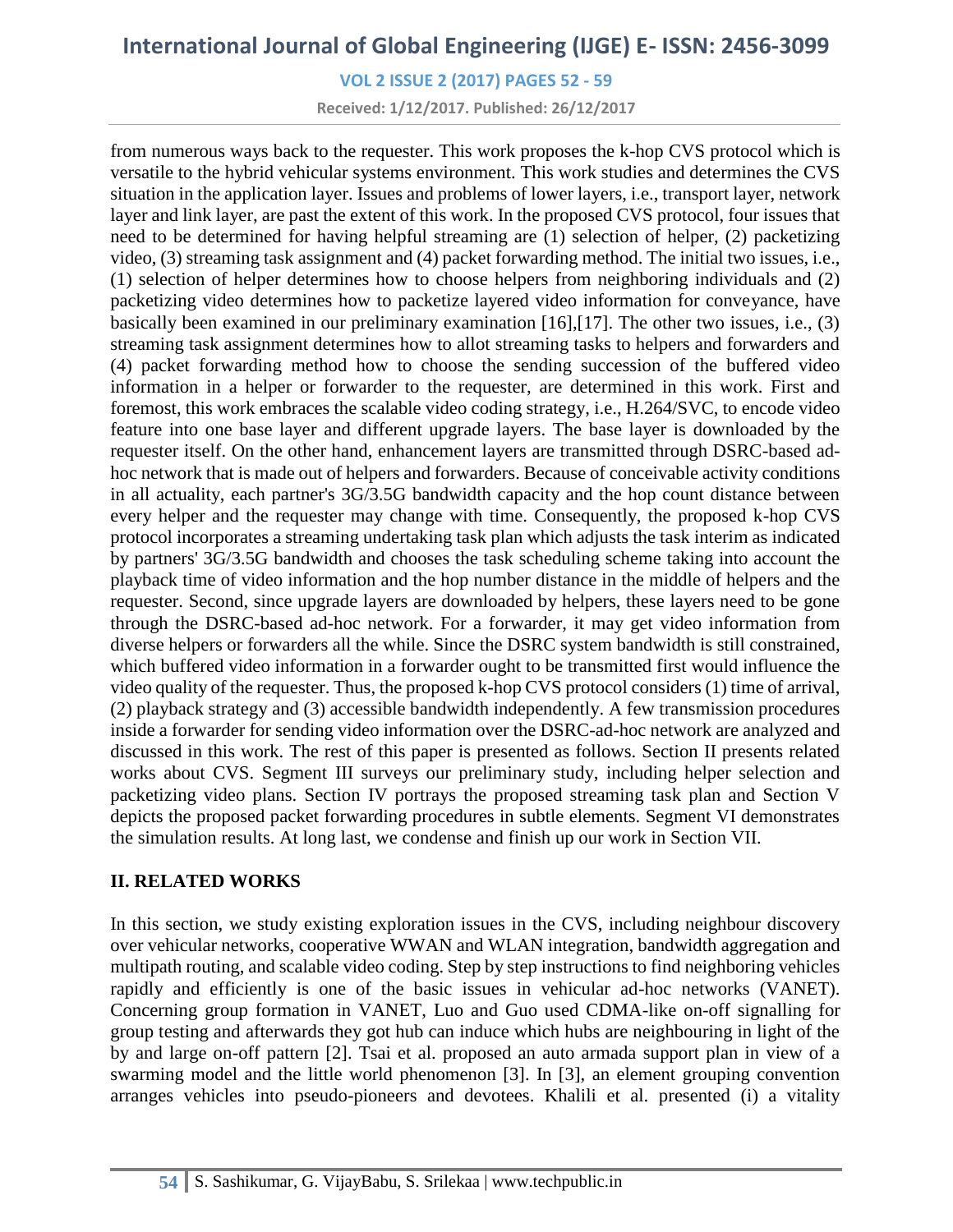**VOL 2 ISSUE 2 (2017) PAGES 52 - 59**

**Received: 1/12/2017. Published: 26/12/2017**

identification component that empowers hubs to gauge their gathering status and (ii) a feedback mechanism that gives crash information to the transmitters [4]. As indicated by the recreation and simulation results, gathering status input can decrease the time of the discovering neighbor. When neighbouring vehicles can structure a gathering, they can enhance system execution by imparting system assets. Taleb et-al. overviewed a routing protocol to guarantee the communication strength of VANET [5]. Okamura et al. proposed a wireless direct distribution protocol (WDDP) to give a gathering correspondence mechanism among vehicles [6]. The previously stated grouping mechanisms considered how to form a group to disperse information. In this paper, our proposed plan concentrates on the most proficient method which forms a group to aggregate bandwidth from individuals, which go on the same route to the same destination, not just for forwarding data in the paths of adhoc, but also for downloading information from 3G/3.5G systems to have video streaming.

There were a few explore focusing on the thought of cooperative downloading. In [7], the authors proposed a cooperative method for content delivery and partaking in vehicular systems, in which the proposed methodology did not concentrate on streaming and is intended to assemble a piece of the information from first-hop helpers only. In [8], the authors proposed a system for cell phones that get the same video stream and in this way can impart got video information over WLAN. Concerning helpful streaming situation, a collective downloading framework called COMBINE was composed by Ananth et al. [9]. COMBINE integrates neighbouring hubs' Wireless Wide Area Network (WWAN) interfaces to download assets for a dynamic hub. In [17], Guan et al. proposed a cross-layer plan utilizing rate control, transfer determination and force control for video streaming. In [18], Xing et al. proposed a helpful vehicle hand-off plan utilizing vehicles and streetside unit to improve feature quality in light of the variety of system condition. The principle contrasts between the work portrayed in [18] and our work are as per the following: (1) utilize 3G/3.5G networks instead of roadside units to augment wireless signal scope for downloading video; (2) the selected helpers are decided to aggregate different hubs' wireless bandwidth to increment downloaded throughput taking into account their 3G/3.5G and DSRC organizes in our work, in comparison, they are just for wireless network relay in the work of [18]. A related issue of the CVS framework is the multipath routing. Except for those single-hop cooperative helpers, a helper may utilize multiple routing ways to send the information to the requester. In [10], the authors introduced a structural engineering supporting transmission of different video streams in specially appointed systems by securing numerous steering ways to provide additional video coding and transport plans. In [11], the proposed multipath transmission control conspire not just totals the accessible data transfer capacity of different ways, additionally lessens the superfluous time of parcel reordering at the collector. In [12], the authors proposed a convention that chooses numerous maximally incoherent ways without bringing on stream blockage. Bandwidth aggregation is the essential and central issue of the CVS framework. A few papers have tended to this issue. In [13], authors focused on bandwidth aggregation of a host by all the while utilizing various interfaces and displayed a system layer building design that empowers assorted multiaccess administrations. In [14], the authors proposed a k-path intermediary revelation calculation to aggregate unmoving cellular links' data bandwidth of others, which is like our work. In [15], authors focused on the bandwidth aggregation service for an Internet "conglomeration intermediary". In the proposed system design, the scalability issue may be the most obstacles on the grounds that all extra functionalities are developed proxies.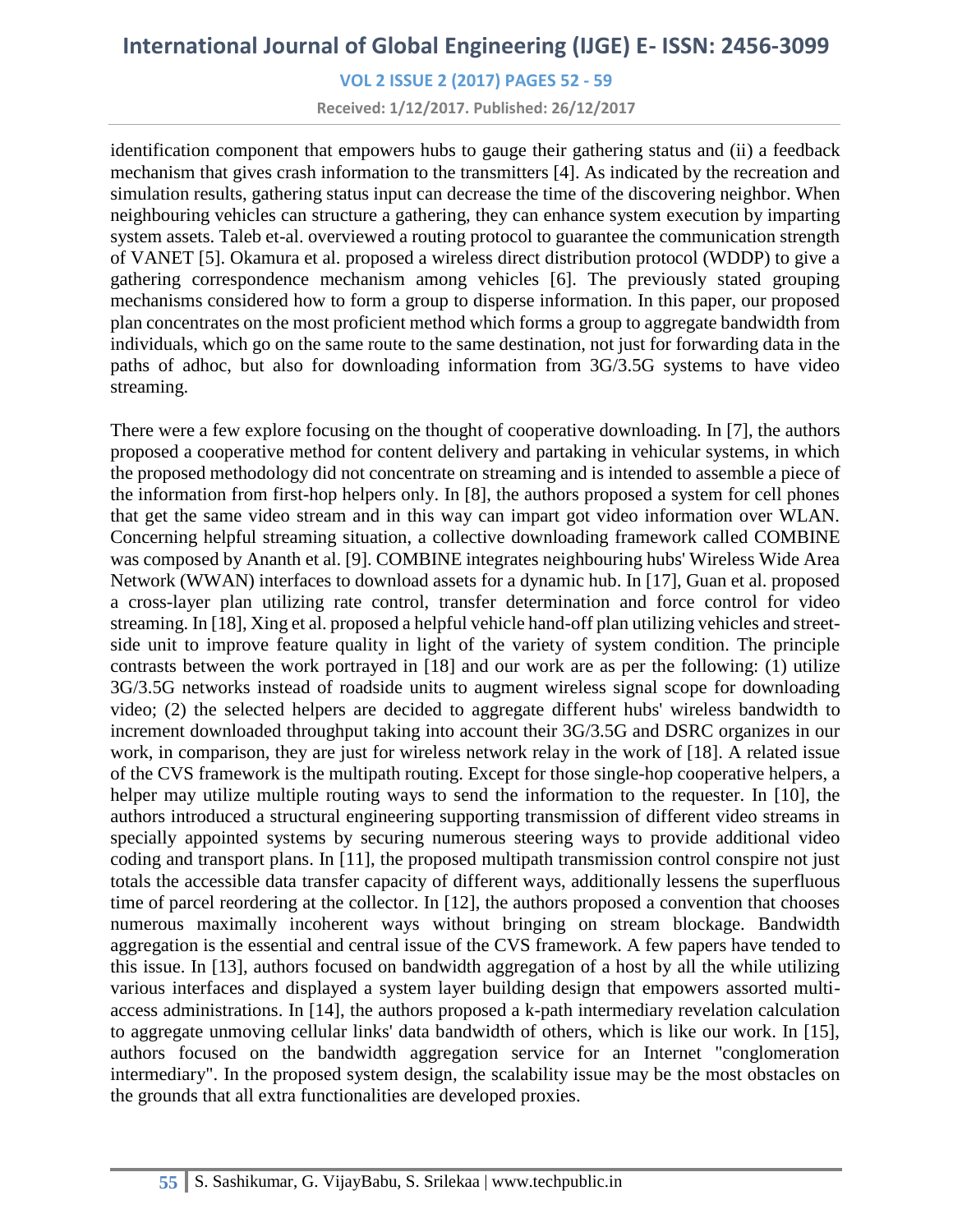**VOL 2 ISSUE 2 (2017) PAGES 52 - 59**

**Received: 1/12/2017. Published: 26/12/2017**

#### **III. PRELIMINARY STUDY REVIEW**

As depicted in Section I, we have determined the initial two issues in our preliminary studies [16], [17]. The brief survey of our past studies in [16] and [17] is given in this area. Keeping in mind the end goal to give a higher quality of the video to the requester, how to choose suitable individuals as helpers to download video from the Internet is the principal challenge handled in [16]. The Greedy Approach (GAP) is intended to accomplish the maximal throughput in the CVS situation. In the proposed plan, individuals would answer their  $(1)$  hop - count distance,  $(2)$  accessible bandwidth of 3G/3.5G and DSRC, and (3) encompassing individuals to the requester. The requester executes the Greedy methodology (GAP) to choose suitable individuals as helpers. The fundamental thought of every system is first to rank individuals as per their abilities in both 3G/3.5G and DSRC interfaces and the hop-count distance from their answered messages. At that point, every technique will confirm applicant helpers from the most noteworthy positioning one and check whether including the new movement stream produced by selecting the part in the i-th hop as a helper would surpass left DSRC benefit available bandwidth capacity of any selected partner in the (i-1)-th jump or not.

Then again, how to packetize a layered video stream into numerous units utilizing H.264/SVC was determined in [17]. As per the H.264/SVC standard, the encoded video bit stream is made out of various network abstract layer (NAL) units. In the header of every NAL unit, three labels with respect to scalability facilities and decoding dependency are (1) Dependency ID (DID), which demonstrates spatial adaptability, (2) Quality ID (QID), which shows quality/SNR scalability, and (3) Temporal ID (TID), which shows fleeting scalability. We just consider QID and TID in [17]. General talking, NAL units with QID=N rely on upon those ones with QID=N-1. Along these lines, NAL units with QID=0 is characterized as a base layer (BL). Then again, NAL units with  $QID$  > 0 is characterized as enhancement layer (EL). Since BL is more critical than EL, all NAL units having a place with BL (QID=0) are downloaded straightforwardly by the requester. Remaining NAL units fitting in with EL (QID>0) are downloaded by helpers and then sent to the requester. We use a two-tuple  $NAL(x, y)$  to speak to the corresponding QID and TID of a NAL unit from this point forward, in which x indicates the TID and y means the QID. Just NAL units with the same TID have decoding dependency. It is not suitable to assign NAL units with the same TID to different helpers. For instance, NAL  $(1, 1)$  is doled out to a fourth hop helper and NAL $(1, 2)$  is allocated to an alternate first-hop helper. If NAL (1,2) is received by the requester effectively, it gets to be pointless and is not able to be decoded. Along these lines, NAL units with the same TID ought to be packetized into one task unit (AU) that is characterized as the fundamental transmission unit in this paper. Taking into account the previously stated portrayal, AU0 is made out of  $NAL(0,1)$  and  $NAL(0,2)$ . AU1 is made out of  $NAL(1,1)$  and  $NAL(1,2)$ . Henceforth, NAL units having a place with EL can be packetized into one AU array sequence.

### **IV. EXPERIMENTAL RESULTS**

Keeping in mind the end goal to confirm our works, the NS2 simulation tool is used to evaluate the execution and performance of the proposed protocol. In the simulation, every mobile hub is outfitted with two wireless interfaces, in which one is 3.5G/3G cellular interface and the other one is DSRC interface. The 3.5G/3G interface is utilized to communicate with a base station that gives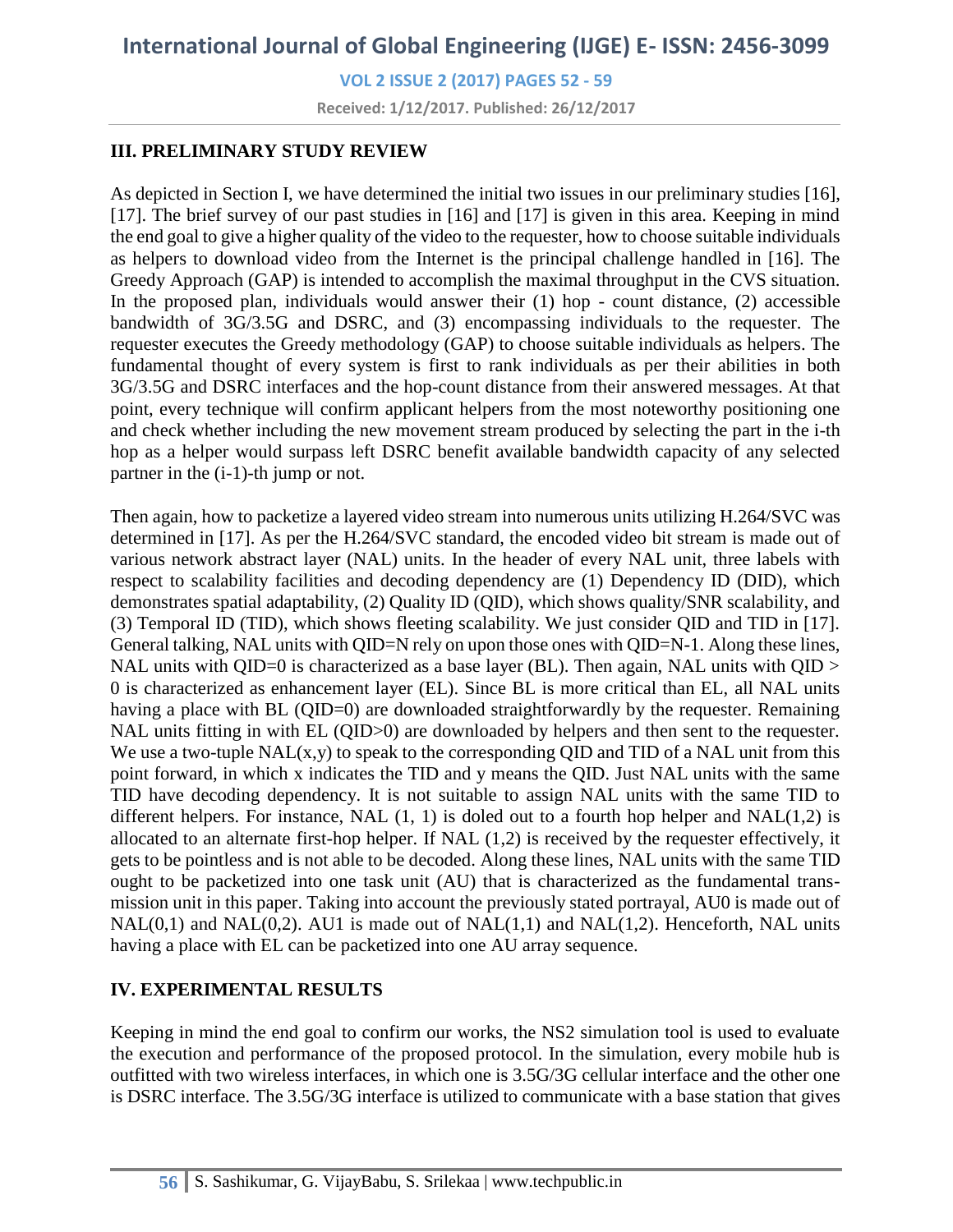#### **VOL 2 ISSUE 2 (2017) PAGES 52 - 59**

**Received: 1/12/2017. Published: 26/12/2017**

availability to the Internet. The IEEE 802.11p interface of every portable hub is utilized for communication between hubs through the ad-hoc networks and the settings of comparing parameters are summarized in Table 1. We set related parameters of IEEE 802.11p into the 802.11Ext module and the Wireless Phy Ext module supported in the ns2 and the radio propagation model for the interface is situated to be the two-ray ground reflection model. To simulate the proposed CVS protocol, a YUV video file is encoded into three enhancement layers and one base layer using H.264/SVC.

| <b>Parameter</b>  | Value            | Parameter              | Value            |
|-------------------|------------------|------------------------|------------------|
| Channel data rate | 6Mbps            | Slot time              | $13 \mu s$       |
| <b>SIFS</b>       | $32 \mu s$       | <b>AIFS</b>            | $71 \mu s$       |
| Preamble length   | $32 \mu s$       | Plcp duration          | $8 \mu s$        |
| Propagation delay | $2 \mu s$        | CWmin                  |                  |
| Beacon frequency  | $0.1$ s          | Beacon priority        | 2                |
| Beacon size       | 200 bytes        | Transmission range $R$ | 500 <sub>m</sub> |
| CCH interval      | 46 <sub>ms</sub> | Sync interval          | 4ms              |

TABLE 1. Simulation parameters of IEEE 802.11p interface



Fig. 3. Goodput of different intervals.

### **V. CONCLUSION**

This paper proposed a k-hop armada based co-operative video streaming (CVS) protocol over the hybrid vehicular networks, which is made out of 3G/3.5G cellular network and DSRC based adhoc system. The proposed k-hop CVS protocol has concentrated on the issues having a place with the application layer. Initially, keeping in mind the end goal to adjust to the time-differing characteristic of the hybrid vehicular systems, the steaming task plan considers (1) each helper's 3G/3.5G bandwidth capacity and (2) the hop count distance between every helper and the requester in this work. Second, with a specific end goal to transmit video information hop by hop easily through the DSRC based ad-hoc network system, three diverse transmission procedures, i.e., first in first out (FIFO), playback priority first (PPF) and time distance metric, have been proposed and examined in this work. At last, we have evaluated the proposed k-hop CVS protocol utilizing NS2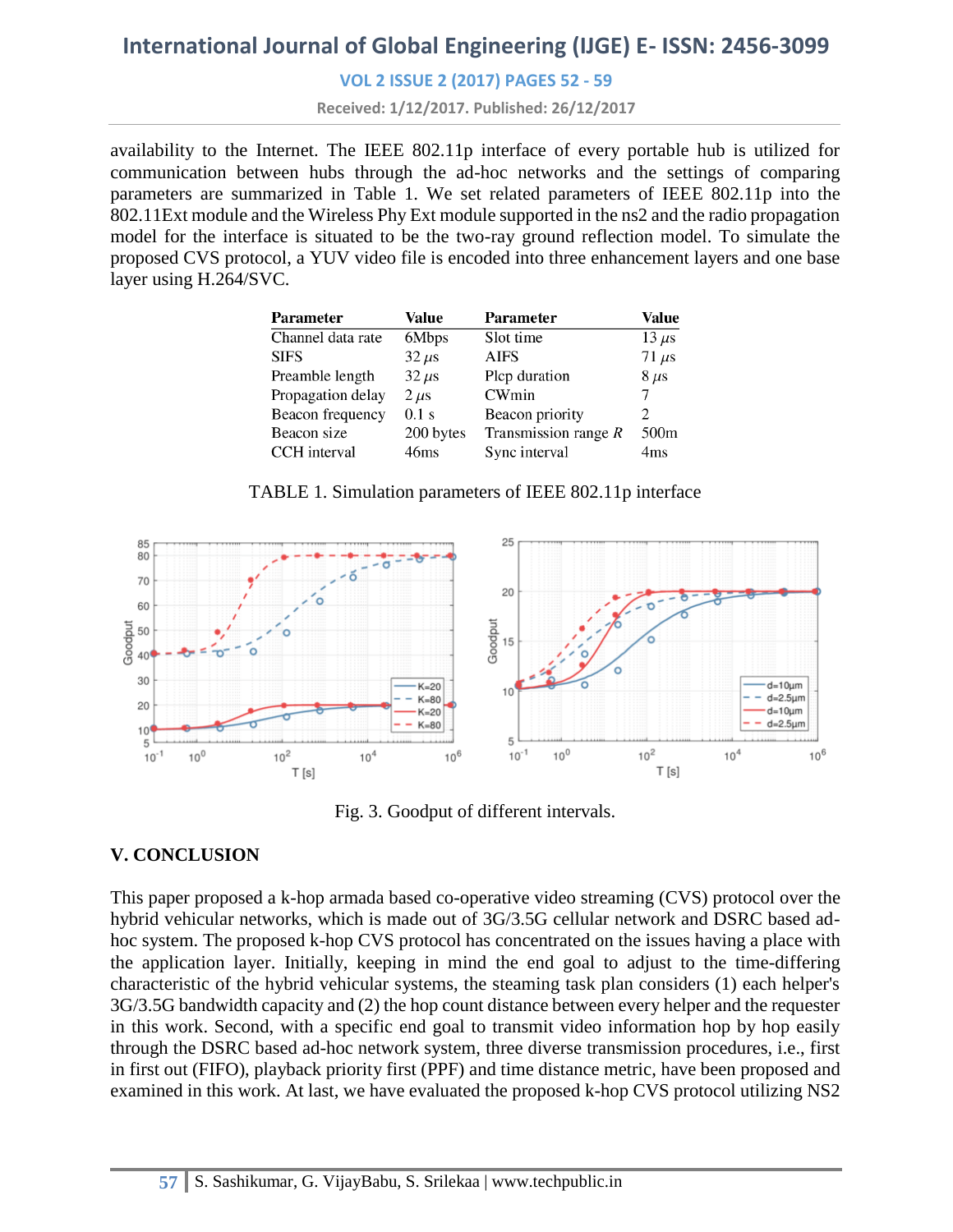**VOL 2 ISSUE 2 (2017) PAGES 52 - 59**

**Received: 1/12/2017. Published: 26/12/2017**

and used two parameters, i.e., (1) goodput that speaks to the effects received rate and (2) the quantity of NAL units that arrived before the due date, for execution and performance comparison.

#### **REFERENCES**

- [1] Standard Specification for Telecommunications and InformatioN Exchange Between Roadside and Vehicle Systems – 5 GHz Band Dedicated Short Range Communications (DSRC) Medium Access Control (MAC) and Physical Layer (PHY) Specifications, ASTM DSR STD E2313-02, 2002.
- [2] J. Luo and D. Guo, "Neighbor discovery in wireless ad-hoc net-works based on group testing," in Proc. 46th Annu. Allerton Conf.Communication, Control, Computing, Urbana-Champaign, IL, USA,Sep. 2008, pp. 791–797.
- [3] H.-W. Tsai, C. Chen, C.-C. Shen, R.-H. Jan and H.-H. Li, "Maintaining cohesive fleets via swarming with small-world communications," in Proc. IEEE VNC, Tokyo, Japan, Oct. 2009, pp. 1–8.
- [4] R. Khalili, D. L. Goeckel, D. Towsley, and A. Swami, "Neighbor discovery with reception status feedback to transmitters," in Proc. 29th IEEE Conf. INFOCOM, San Diego, CA, USA, Mar. 2010, pp. 2375–2383.
- [5] T. Taleb et al., "A stable routing protocol to support ITS services in VANET networks," IEEE Trans. Veh. Technol., Vol. 56, no. 6, pp.3337-3347, Nov.2007.
- [6] T. Okamura, T. Ideguchi, X. Tian, and T. Okuda, "Traffic evaluation of group communication mechanism among vehicles," in Proc. 4th ICCIT, Seoul, South Korea, Nov. 2009, pp. 223–226.
- [7] A.Nandan, S. Das, G. Pau, M. Gerla, and M. Y. Sanadidi, "Cooperative downloading in vehicular ad-hoc wireless networks," in Proc. 2nd Annu. Conf. WONS, Washington, DC, USA, 2005, pp. 32-41.
- [8] Y. Liu and M. Hafeeda, "Video streaming over cooperative wire-less networks," in Proc. 1st Annu. ACM SIGMM Conf. Multimedia Systems, Phoenix, AZ, USA, 2010, pp. 99– 110.
- [9] G. Ananthanarayanan, V. Padmanabhan, C. Thekkath, and L.Ravindranath, "Collaborative downloading for multi-homed wireless devices," in Proc. 8th IEEE Workshop HotMobile, Mar. 2007.
- [10] M. Y. Hsiesh, Y. M. Huang, and T. C. Chiang, "Transmission of layered video streaming via multipath on ad-hoc networks", Multimedia Tools Appl., vol. 34, no. 2, pp. 155–177, 2007.
- [11] M. F. Tsai, N. Chilamkurti, J. H. Park, and C. K. Shieh, "Multi-path transmission control scheme combining bandwidth aggregation and packet scheduling for real-time streaming in multi-path environment," Instit. Eng. Technol. Commun., vol. 4, no. 8, pp. 937–945, 2010.
- [12] K. Rojviboonchai, Y. Fan, Z. Qian, H. Aida, and W. Zhu, "AMTP: A multipath multimedia streaming protocol for mobile ad-hoc networks," in Proc. IEEE ICC, 2005, pp. 1246–1250.
- [13] K. Chebrolu and Rao, "Bandwidth aggregation for real-time applications in heterogeneous wireless networks," IEEE Trans. Mobile comput., vol. 5, no. 4, pp. 388-403, Apr.2006.